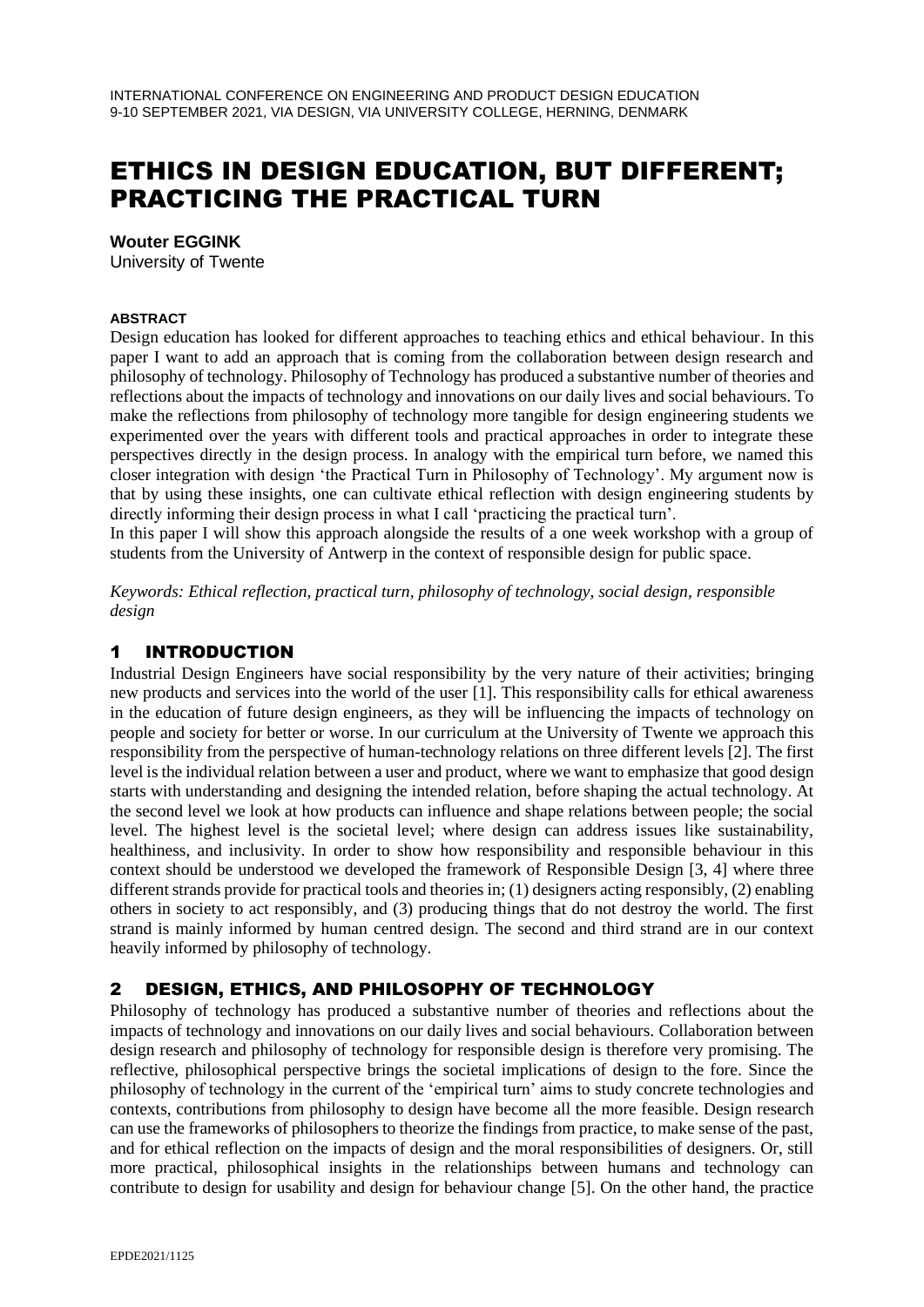of designing actual things provides a laboratory for putting philosophical frameworks to the test and to use in the real world [6]. A clear example of the use of philosophy of technology in the development of ethical awareness is the concept of ethics in technology by Verbeek [7]. Moreover, Verbeek coined the idea of "technology design as experimental ethics" [5] and argues that by carefully assessing, anticipating, and eventually shaping the influences of technology, designers can take responsibility for the inevitable changes (for better or worse) they will bring to the lives of individual users, the dynamics of social groups, and society at large.

One can critique however with Sonneveld that "ethical reflection in design, considering values such as wellbeing, safety, autonomy, responsibility, and so on, is often a theoretical perspective: focussed on abstract users and abstract use situations […] Although illustrated with concrete examples, the theory remains theoretical, searching for a general position a designer should develop towards users." [8] One way to overcome this is to focus on the development of the designer as a person and promoting the awareness of both professional and personal values [9, 10]. I recognise this is highly valuable, however also want to advocate a complementary approach here.

To make the reflections from philosophy of technology more tangible for design engineering students we experimented over the years with different tools and practical approaches [11-13] in order to integrate these perspectives directly in the design process. In analogy with the empirical turn before, we named this closer integration with design 'the Practical Turn in Philosophy of Technology' [14]. My argument now is that by using these insights, one can cultivate ethical reflection with design engineering students by directly informing their design process in what we call 'practicing the practical turn' [15].

# 3 PRACTICING THE PRACTICAL TURN

In this paper I will explore this approach, based on the experiences with a one-week Industrial Design Workshop at the University of Antwerp. Here, 17 second and third year bachelor students executed a conceptual design project for the improvement of public space. During the process they experienced and applied tools and theories we developed in the context of the Practical Turn. A total of three different tools an theories were explored, respectively *Utopian Technology* [16], the *Product Impact Tool* [17], and *Open Script Design* [18]. Within a total of five design projects the results ranged from an open electric bike-sharing system to a bus-stop that fosters ethical discussion.

#### 4 WORKSHOP WEEK 'RESPONSIBLE DESIGN'

The actual workshop was based on the concept of responsible design. The word "responsibility" contains the verb "to respond". One can therefore interpret responsible design quite literally by responding to the needs of society. The workshop was meant to explore this by researching the concept of Open Script design, as developed by Stam [19]. Open script design means that some designs are more open for interpretation by the user than others. Think of LEGO bricks versus a Barbie Doll. In theory, an open script will also delegate the responsibility from the designer to the user and therefore enable them to 'act responsibly' [4].

#### **4.1 Set up of the workshop**

| Introduction<br>$^{+}$<br>"Valuable Object" | Modernism/Post-<br>Modernism<br>$^{+}$<br>Utopian Design                                          | <b>Mediation Theory</b><br>$\ddot{}$<br>Finding<br>Product/situation/<br>service to redesign<br>$\ddot{}$<br>Documenting/PIT | Concept design | Preparation of<br>Exhibit<br>Feedback on<br>Results                |
|---------------------------------------------|---------------------------------------------------------------------------------------------------|------------------------------------------------------------------------------------------------------------------------------|----------------|--------------------------------------------------------------------|
| Setting up first<br>part of Exhibition      | <b>Finding Utopian</b><br>Design Examples<br>$\ddot{}$<br>Setting up second<br>part of Exhibition | "Opening-up the<br>script"                                                                                                   | Prototyping    | Setting up final<br>part of Exhibition<br>Exhibition and<br>Drinks |

*Figure 1. Set-up of the one-week (Monday-Friday) workshop with morning (top) and afternoon (bottom) sessions*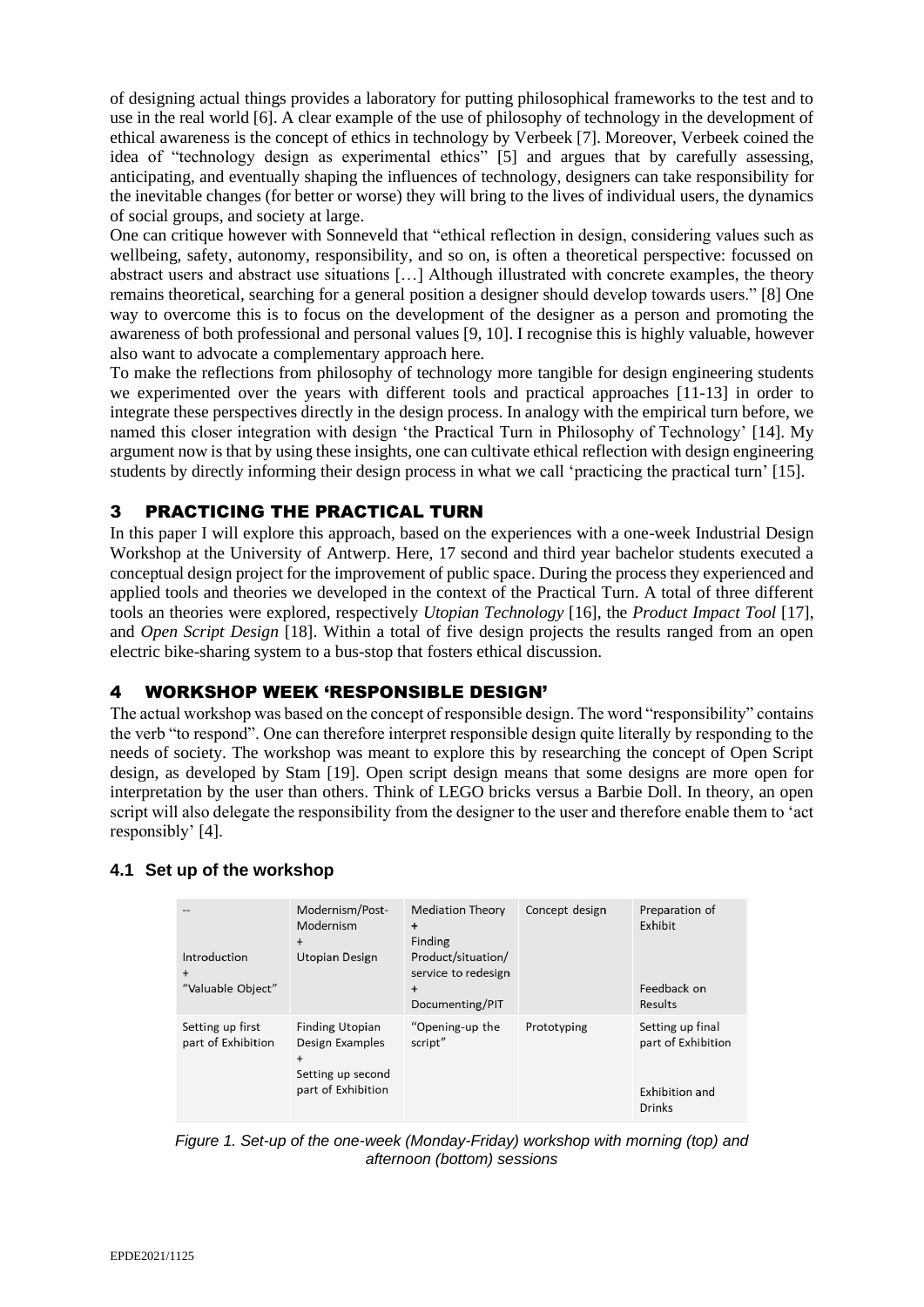Figure 1 shows the full program of the workshop. It started Monday morning with a sort of warming up round around the question of value of products and ended with the presentation of the workshop results in a physical exhibition at Friday afternoon. The students had to bring (a picture of) an object that was valuable to them and then explain each other why this was the case. The students then set up the first part of the exhibition, showing the results of their discussions. Adhering to the central theme of "responsibility", the students had to find out themselves (and negotiate together) how to do this best. In the meantime, the participating students were divided in 5 groups according to their own liking. These groups stayed together throughout the rest of the week. On the second day we looked into the concept of Utopian Design and on Wednesday the groups had to formulate themselves a design challenge in the form of a specific public space (problem or challenge) to redesign.

## **4.2 Results of the workshop**

Utopian Technology is a philosophy of technology perspective on design by Dorrestijn [20], based on the notion that in design history, several periods and accompanying movements are distinguishable that envisioned to radically change society through design. In the approach he uses Arts & Crafts, Modernism, Late modernism, and Postmodernism as possible guiding principles. These four periods then respectively lead to a 'restorative', a 'socially-functionalistic', a 'technology-at-a-human-scale', and a 'diversity-of-lifestyles' utopian vision on design. After a thorough explanation of these concepts, the students were sent out to find examples of designs and situations that could reflect these different visions in public space. Figure 2 shows some examples of images that the students presented after this exercise. The café-table with raw planks is a typical example of a restorative utopia where the connection with nature stands for honesty in material use and craftsmanship, resulting in what is supposed to be an improved experience of 'being human'. The public bike sharing system on the right is a fine example of the socially-functionalistic perspective on society; all the bikes are the same and the user has to obey to the system (taking out and putting back the bike in a pre-defined place) to make it work. The electric scooters in the middle are part of a sharing system without docking stations. The latter is improving the user experience on an individual human scale, however the students also recognised that the individual behaviour of users was a cause of collective nuisance, because of discarded or abandoned scooters scattering around the streets. This led the student group to rethink and redesign the system in the second part of the workshop.



*Figure 2. Examples of Utopian Design that were collected outside the classroom by the students: restorative, technology-at-human-scale, and socially-functionalistic*

"Opening up the script" means that you can reconsider products, designs, or situations to be more open to the preferences of the user. This openness can both be applied to the functionality as well as to the meaning of an artefact. A picnic blanket can for instance also be used as a cover for protection against the rain. The same blanket can also be both protective ("this is my spot") as well as inviting ("come sit over here"). Openness can also mean that there is room for a contribution of the user, for instance when you are decorating the picnic blanket yourself.

In the exercise the students were asked to think of aspects that were related to their design challenge and find out how they could be more 'open' or 'closed'. Figure 3 shows an example of opening up the script of an amphitheatre by the student group that set themselves to redesign public playgrounds. The openness of the script in the redesign was about functionality; the amphitheatre could also be used as stepping stones or obstacle course. Interestingly, the redesign also showed a counteracting effect as the audience in the traditional amphitheatre setting would have more possibilities to sit together.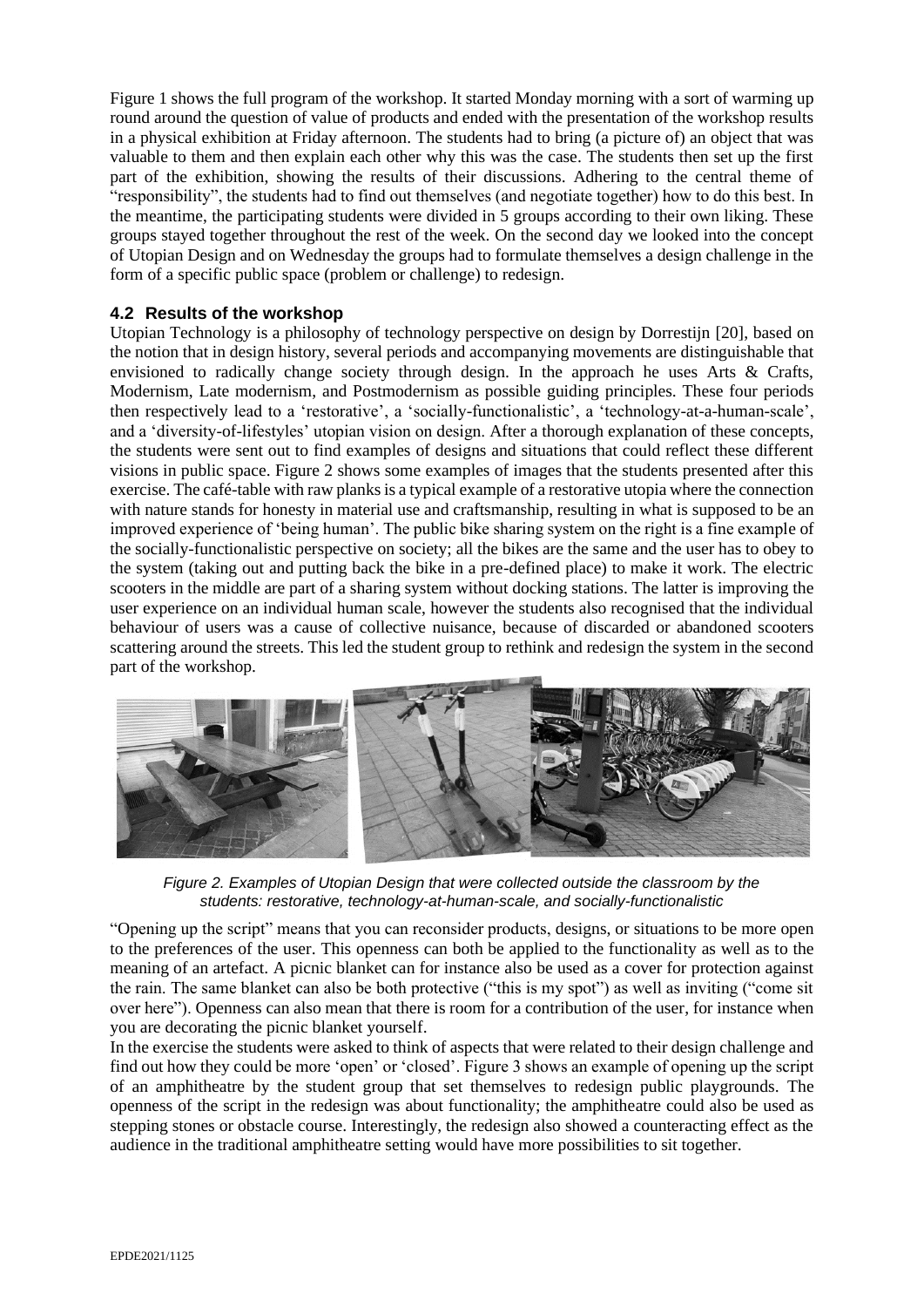

*Figure 3. Example of open-script and closed-script comparison and ideation of a student group (by Janne Caenen, Lotte Van Hoofstat & Salma Yachchou)*

The Product Impact Tool is a framework, derived from Philosophy of Technology and User Centred design that addresses the multitude of impact types that technologies have on humans and human behaviour [17]. It offers a repertoire of exemplary types of impact, presented as different sides or different levels of affection. The impacts, or influences are categorized in four quadrants, named *beforethe-eye, to-the-hand, behind-the-back, and above-the-head.* The student groups had to use the worksheet to analyse their design challenge and ideate problems and solutions within all the four quadrants (figure 4). The interesting thing is that the tool forces to also think of the less obvious and sometimes hidden effects of technology. By making several 'rounds' through the four quadrants, these often unwanted side effects come to the fore [12]. The positive side-effect of the exercise itself is that it naturally becomes apparent that solutions can also come from all four quadrants.



*Figure 4. Example of Product Impact Tool analysis and ideation (steps project) of a student group (by Kobe Baudewijns, Emile Cognie, Pieter De Beucker & 1 other student)*

After the documentation phase and the analysis and ideation with the product impact tool, the students had to develop their concepts and present them at the end of the day. Some examples of the ideas presented by the student group working at the electric scooter system are shown in figure 5. One might say that due to the priming exercises with utopian design and opening up the script, the presented solutions differed heavily. The first solution, depicted on the right is based on the principle that the scooter system itself will not allow to discard them in an unwanted place (the red areas). This can be seen as a correction on the technology-at-a-human-scale solution, where the responsible behaviour is build-in in the technology itself. The students recognised that this is then actually also a movement in the direction of the socially-functionalistic utopia because the user has to obey to the system. Also, problems may arise when the system is not absolutely clear in communicating the 'forbidden' areas.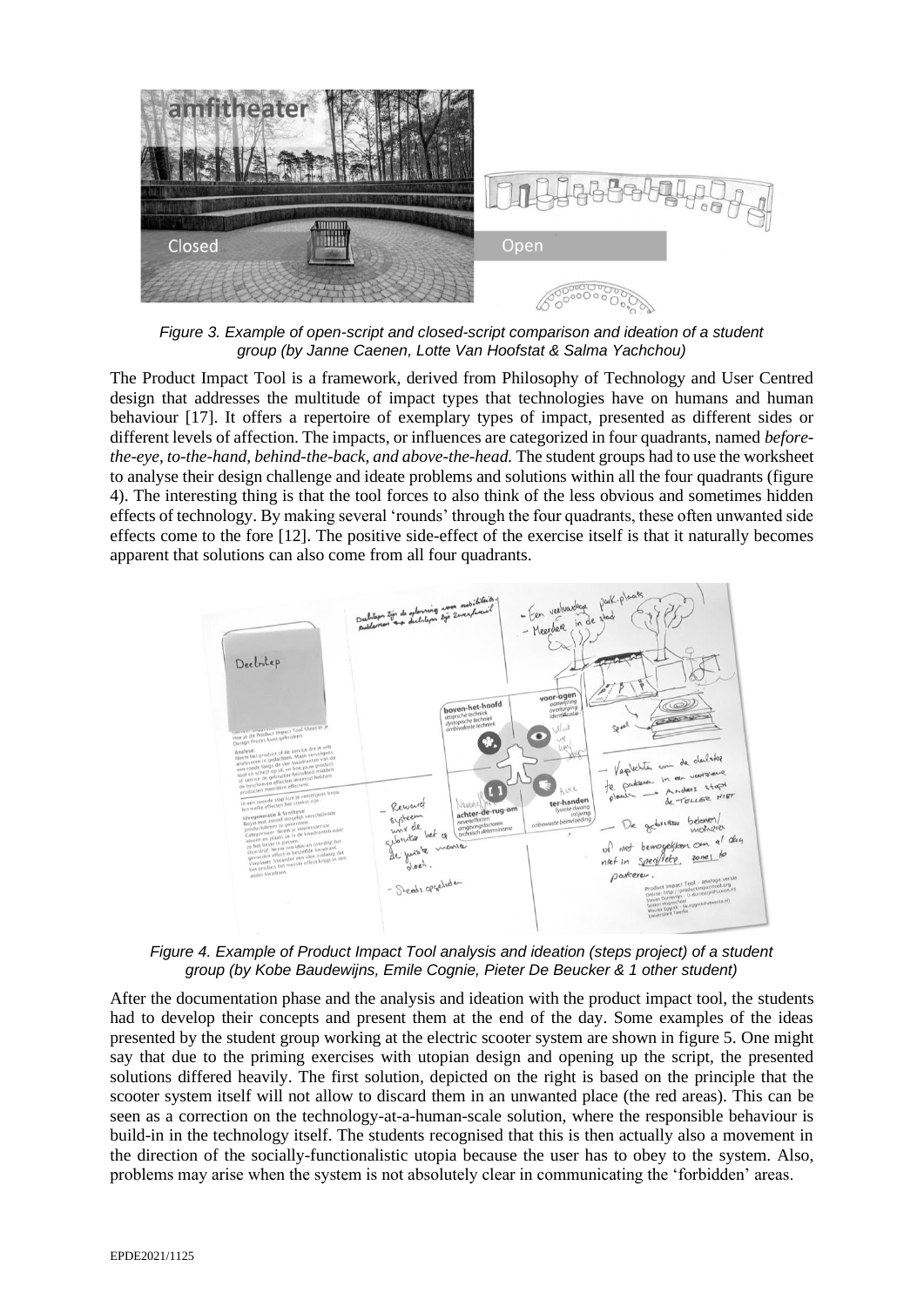

*Figure 5. Visuals of ideation for solutions on the problem of nuisance by an electric step sharing system (by Kobe Baudewijns, Emile Cognie, Pieter De Beucker & 1 other student)*

The second solution, sketched in the middle was geared towards cooperation. The scooters could only be discarded by connecting them to another scooter, thus resulting naturally in the sociallyfunctionalistic ideal of 'neat' rows of scooters. This would also prevent them from falling over, which was unwantedly associating them with rubbish. The last solution depicted here was based on stimulating preferable behaviour by incentives. The 'good' user would be rewarded with specific merchandise. This is very much related to the diversity-of-lifestyles utopia, where the user remains totally free to choose their behaviour. The idea was also that the users behaving properly would become natural ambassadors for the scooter system. This led eventually to a new discussion whether this was desirable. By being connected to the brand, the ambassadors could also become held accountable for the misuse of others. This paper leaves no room to show all the results of the five student groups and the associated exhibition, however I hope that I have shown how the different philosophy of technology inspired exercises stimulated the ethical reflection among the students in a natural and practical way. This by showing them the dilemmas connected to design, coming directly from their own results in practice.

## 5 DISCUSSION

Apart from having interesting design results, the project shows how design can make tangible the inherent dilemmas and conflicts in designing for public space, where collective responsibilities and individual concerns often collide. Supported by the exercises and presented theories, this led to both a high amount and a high level of ethical discussions during the week. In my opinion it did not so much lead to better designs in the sense that they would be readily applicable, however the students were in the end very profound in explaining the dilemmas around their designs and in defending their decisions. In interpreting the positive results of the different tools, one should however take into account a possible bias in the group of students as they all applied voluntarily for a workshop about responsible design. So, one might expect that they were also more than averagely interested in ethics in design. However, there was no mentioning ethics in the first place. It is that with the practicing of responsible design, the ethical discussions come naturally to the fore.

In the end, the experiences were more interesting than the results, although the experiences could not have been so interesting without the intermediate design results. This is what we call the reciprocal effect of the combination of design with philosophy of technology [15]. The conceptual designs are informed by the reflective analyses of the philosophical tools, while in turn, the ethical reflections are informed by the practical examples of the concrete design proposals.

#### 6 CONCLUSIONS

The experiences -even more than the results- during the one-week workshop make a case for the Practical Turn, that shows an inherent reciprocal effect. Through the materialization and visualization of ethical and social issues with design -based on the ethical reflection from the philosophical tools and theories- the ethical reflection in its turn is explicated. By practicing the practical turn, students can experiment with and 'feel' the ethical dilemmas and conflicts of their future profession in a way that is very closely related to their design practice.

#### **ACKNOWLEDGEMENTS**

The author likes to thank all student participants in the workshop and the University of Antwerp for their generous hospitality.